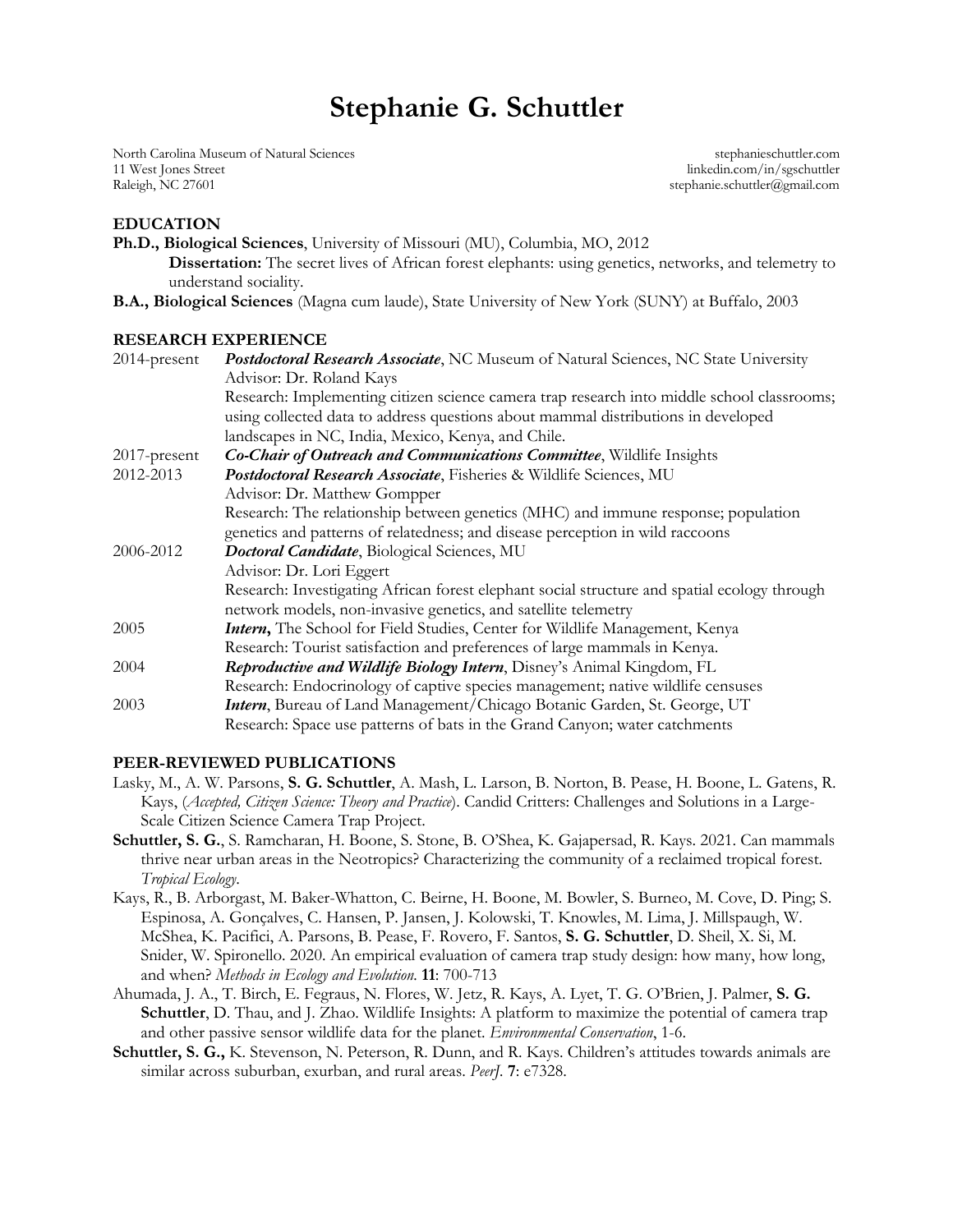- Parsons, A. W., C. T. Rota, T. Forrester, M. C. Baker, W. J. McShea , **S. G. Schuttler**, J. J. Millspaugh, R. Kays**.** 2019. Urbanization focuses carnivore activity in remaining natural habitat, increasing species interactions. *Journal of Applied Ecology*: 00: 1– 11.
- **Schuttler, S. G**., R. S. Sears, I. Orendain, R. Khot, D. Rubenstein, N. Rubenstein, R. Dunn, E. Baird, K. Kandros, T. O'Brien, and R. Kays. 2018. Kids can do global science: K-12 students around the world collect valuable camera trap data for science, conservation, and community engagement. *Bioscience*
- Parsons, A. W., T. Forrester, M. C. Baker, W. J. McShea , C. T. Rota, **S. G. Schuttler**, J. J. Millspaugh, R. Kays. Mammal communities are larger and more diverse in moderately developed areas. *eLife* **7**: e38012
- **Schuttler, S. G.**, A. Sorensen, R. Jordan, C. Cooper, and A. Shwartz. 2018. Bridging the nature gap: can citizen science reverse the extinction of experience? *Frontiers in Ecology and Evolution.* **16**: 405-411.
- **Schuttler, S.G**., D. Glenn, J. Hohm, D. Pasion, C. Belair, D. Humphries, R. Dunn, R. Kays. 2017. What's in your school yard? Using citizen science wildlife cameras to conduct authentic scientific investigations in the classroom. *Science Scope* **41**: 63-71.
- **Schuttler, S.G**., A. W. Parsons, T. Forrester, M. C. Baker, W. J. McShea, R. Costello, R. Kays. 2016. Deer on the lookout: how hunting, hiking, and coyotes affect white-tailed deer vigilance. *Journal of Zoology* **301**: 320- 327.
- Parsons, A. W. C. Bland, T. Forrester, M. C. Baker, **S. G. Schuttler**, W. J. McShea, R. Costello, R. Kays**.**  2015. The ecological impact of dogs on wildlife in protected areas in eastern North America. *Biological Conservation* **203**: 75-88.
- **Schuttler, S.G**., Ruiz-López, M.J., Monello, R.J., Eggert, L.S., and M.E. Gompper. 2015. The interplay between resource aggregations and genetic relatedness in the common raccoon. *Mammal Research* **60**: 365- 373.
- Ruiz Lopez, M. J., R. Monello, **S. G. Schuttler**, S. Lance, L. S. Eggert, and M. E. Gompper. 2015. MHC variation and resource availability are associated with seroconversion to viral infections in raccoons. *Infection, Genetics, and Evolution* **28**: 317-327.
- **Schuttler, S. G.**, K. Jeffery, A. Whittaker, and L. S. Eggert**.** 2014. Social network analyses reveal limited fission-fusion sociality in African forest elephants. *Endangered Species Research* **25**: 165-173.
- **Schuttler S. G.,** Philbrick J. A., Jeffery K. J., Eggert L. S. 2014. Fine-scale genetic structure and cryptic associations reveal evidence of kin-based sociality in the African forest elephant. *PLoS ONE* **9**: e88074.
- **Schuttler, S. G.**, S. Blake, L. S. Eggert. 2012. Movement patterns and spatial relationships among female African forest elephants. *Biotropica* **44**: 445-448*.*
- Ahlering, M. A., S. Hedges, A. Johnson, M. Tyson, **S. G. Schuttler**, and L. S. Eggert. 2011. Genetic diversity, social structure, and conservation value of the elephants of the Nakai Plateau, Lao PDR, based on non-invasive sampling. *Conservation Genetics* **12**:413-422.
- Okello, M. M., **S. G. Manka**, and D. E. D'Amour. 2008. The relative importance of large mammal species for tourism in Amboseli National Park, Kenya. *Tourism Management* **29**:751-760.
- Okello, M. M., D. E. D'Amour, and **S. G. Manka**. 2008. Tourism attractions and satisfaction of Amboseli National Park, Kenya. *Tourism Analysis* **13**:373-386.
- Eggert, L. S., M. Ahlering, and **S. G. Manka**. 2007. Lessons from genetic censuses of forest elephants. *In*  Proceedings of the International Elephant Conservation & Research Symposium. International Elephant Foundation.

#### **BOOK CHAPTERS**

- Ahlering M. A., Budd K., **Schuttler, S. G.,** Eggert L. S. *In press*. Genetics and the Conservation of Elephants. *In* Ortega J, Maldonado JE, eds. Conservation Genomics in Mammals: integrative research using novel approaches. Springer.
- **Schuttler, S. G.,** L. S. Eggert, and T. Breuer. 2015. Using genetic approaches to study forest elephants within a bai context. *In* Methods for Monitoring Forest Elephant Populations at Bais.
- Wrege, P. H., **S. G. Schuttler**, L. S. Eggert, and T. Breuer. 2015. Estimating elephant population size. *In* Methods for Monitoring Forest Elephant Populations at Bais.
- Momont, L. and **S. G. Schuttler**. Ranging and habitat use of forest elephants. 2015. *In* Methods for Monitoring Forest Elephant Populations at Bais.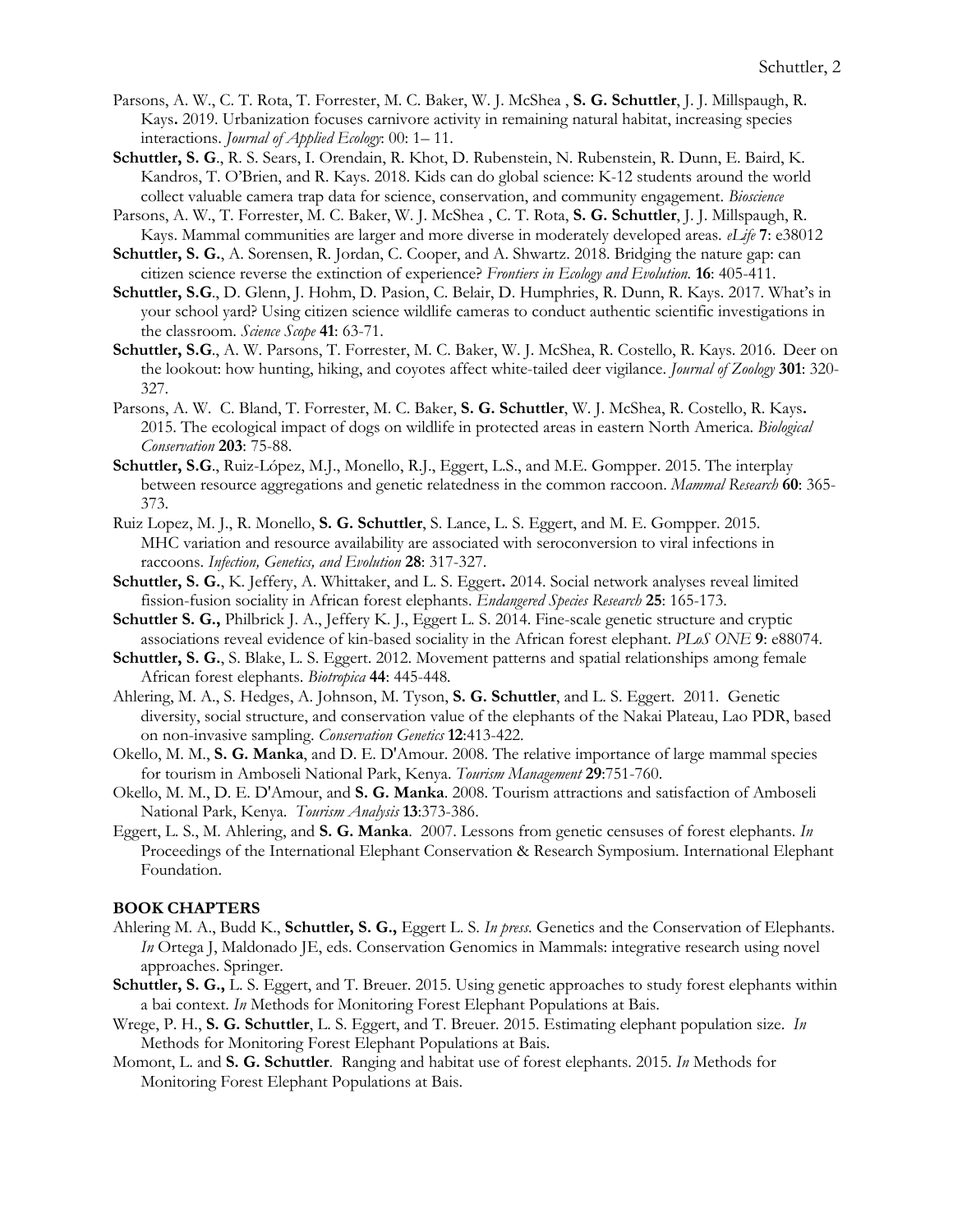Fishlock, V., **S. G. Schuttler**, and S. Blake. An introduction to studying forest elephants. 2015. *In* Methods for Monitoring Forest Elephant Populations at Bais.

## **MANUSCRIPTS**

- Lasky, Monica; A. W. Parsons, **S. Stephanie**; G. Hess, R. Sutherland, E. Kalies, S. Clark, C. Olfenbuttel, J. Matthews, J. Clark, J. Siminitz, G. Davis, J. Shaw, C. Dukes, J. Hill, R. Kays. (*In Review, Ecology*). CAROLINA CRITTERS: a collection of camera trap data from wildlife surveys across North Carolina.
- Hinde, K.; C. E. Amorim, A. Brokaw, N. Burt, M. Casillas, A. Chen, T. Chestnut, P. Connors, M. Dasari, J. D. Ditelberg, J. Drew, L. Durgavich, B. Easterling, C. Henning, R. M. Alf; A. Hilborn, E. Karlsson, M. Kissel, J. Kobylecky; J. Krell, D. Lee, K. Lewton, K. Lesciotto, J. Light, J. Martin, A. Murphy, W. Nickley, A. Núñez-de la Mora, O. Pellicer, V. Pellicer, A. Perry, **S. G. Schuttler,** A. Stone, B. Tanis, M. Wilson, E. Willcocks, C. Anderson. (*In Review, eLife*). March Mammal Madness: The Power of Science as Narrative.
- Pedrozo, C., L. R. Larson, C. B. Cooper, K. Stevenson, **S. G. Schuttler**, R. Kays. (*In Review, eLife*). Exploring Cognitive and Affective Predictors of Wildlife Conservation Behaviors in a Citizen Science Context.
- Chatterjee, N. **S.G. Schuttler,** M. Davate , P. Nigam, and B. Habib. (*In Review, Scientific Reports*). Sampling design trade-offs of terrestrial mammals using occupancy studies with improper detection using motiontriggered cameras.
- Parsons, A.W., K. F. Kellner, C. T. Rota, S. G. Schuttler, J. J. Millspaugh, R. Kays. (*In Prep for Oecologia*). The effect of urbanization on spatiotemporal interactions between gray foxes and coyotes.

## **GRANTS, FELLOWSHIPS, and AWARDS**

| 2014      | Museums Connect Grant (\$83,000, with K. Kandros and R. Kays)                         |
|-----------|---------------------------------------------------------------------------------------|
| 2014      | North Carolina Museum Council Internship Award (\$1,500)                              |
| 2013      | Society for Conservation Biology Chapter Travel Award, SCB (\$265)                    |
| 2012      | Sandra K. Abell GK-12 Fellow of the Year, MU                                          |
| 2011-2012 | National Science Foundation GK-12 Fellowship, MU, (\$45,000)                          |
| 2011      | TransWorld Airlines Scholarship, MU (\$7,000)                                         |
| 2009      | John D. Bies International Travel Scholarship, MU (\$1,500)                           |
| 2008      | USFWS African Elephant Conservation Grant Program (\$44,840, co-wrote with L. Eggert) |
| 2008      | Honorable Mention, National Science Foundation, Graduate Research Fellowship Program  |
| 2007      | Conservation Biology Fellowship, MU (\$3,000)                                         |
| 2007      | Biology Graduate Student Association Travel Grant (\$100)                             |
| 2006-2010 | Life Sciences Fellowship, MU (\$84,000)                                               |

#### **ORAL and POSTER PRESENTATIONS**

#### *Invited*

| 2020 | WildHub Festival, Conservation Tools: New Platforms & Technologies session, virtual, Talk |
|------|-------------------------------------------------------------------------------------------|
| 2020 | Earth Week, North Carolina Museum of Natural Sciences, Raleigh, NC, Talk                  |
| 2019 | 2019 ComSciCon-Triangle, Panelist                                                         |
| 2019 | Girls in Science, Raleigh, NC, Talk                                                       |
| 2019 | TEDx, Furman University, Greenville, SC Talk                                              |
| 2019 | Wildlife Rehabilitators of North Carolina Annual Conference, Raleigh, NC, Keynote Speaker |
| 2018 | North American Congress for Conservation Biology, Toronto, Canada, Symposium Organizer    |
|      | and Presenter                                                                             |
| 2018 | Opening talk for the premiere of Backyard Wilderness, NCMNS, Raleigh, NC, Talk            |
| 2018 | Southeast Biodiversity Conservation Forum, Chapel Hill, NC, Talk                          |
| 2018 | North Carolina Chapter of The Wildlife Society Conference, Browns Summit, NC, Talk        |
| 2018 | Girls in Science, Raleigh, NC, Talk                                                       |
| 2017 | Bridging the Gap, Raleigh, NC, Talk                                                       |
| 2017 | Pisgah Astronomical Research Institute, Rosman, NC, Talk                                  |
| 2017 | Wildlife Insights, Palo Alto, CA, Panelist                                                |
| 2017 | The Wildlife Society Conference, Albuquerque, NM, Talk                                    |
| 2017 | National Academy of Sciences Panel on Citizen Science, Raleigh, NC, Talk (co-author)      |
|      |                                                                                           |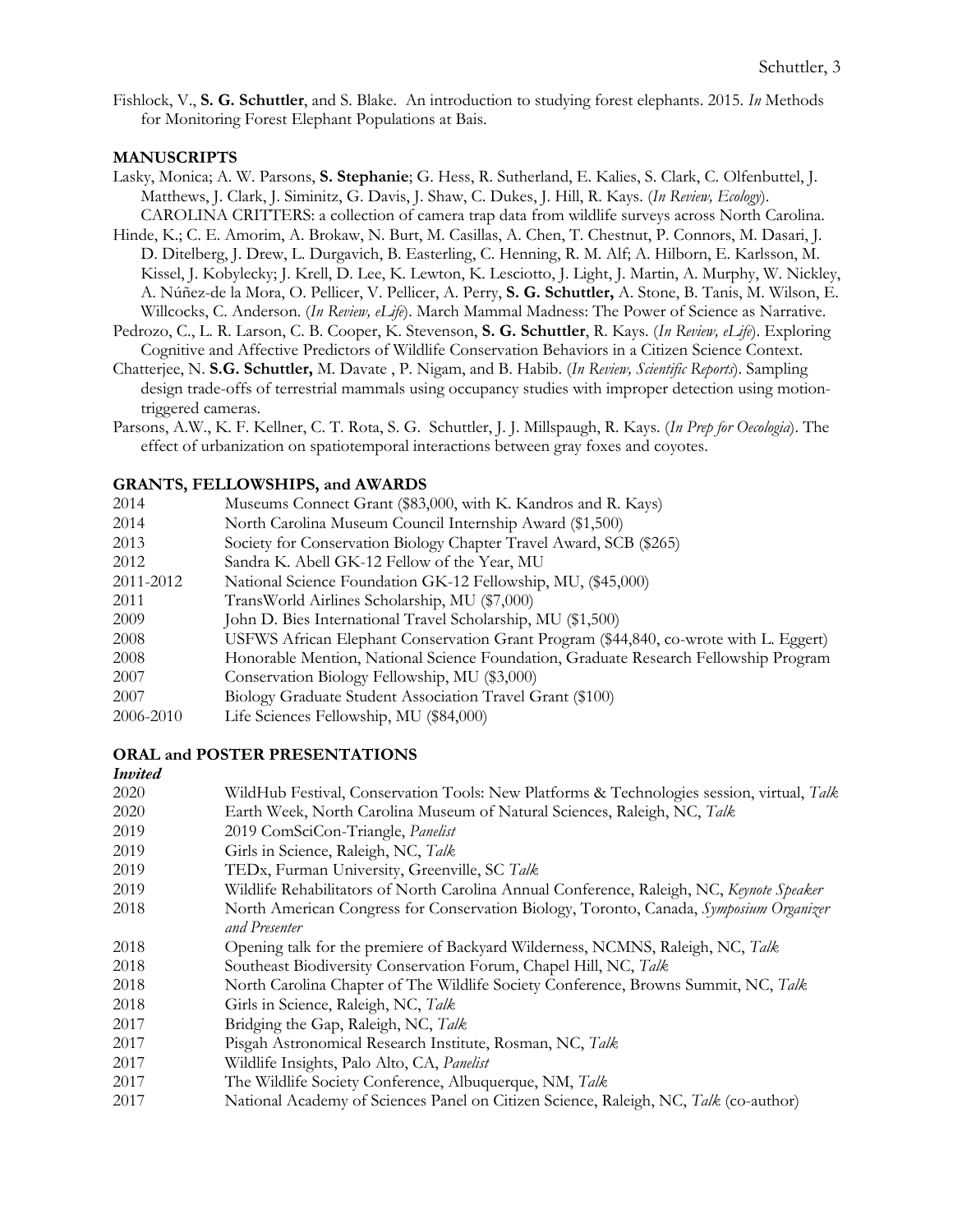- 2017 WNC STEM Tech Conference, Cullowhee, NC, *Keynote Speaker, Talk* 2017 Appalachian State University, Dept. of Biology Seminar Series, Boone, NC, *Talk* 2017 NC Association of Environmental Education Centers, Arapahoe, NC, *Talk* 2017 KISD Girls in STEM Day, Spring, TX, *Keynote Speaker, Talk and Panel Discussion* 2016 The Wildlife Society Conference, Raleigh, NC, *Talk*  2016 Research Triangle Park STEM Expo, *Talk and workshop* 2015 National Association of Biology Teachers, Providence, RI, *Poster* 2015 Biodiversity Information Standards (TDWG), Nairobi, Kenya, *Talk* 2015 International Congress for Conservation Biology, Montpellier, France, *Symposium Organizer and Presenter* 2014 North Carolina State Teachers Association Conference, Winston-Salem, NC, *Plenary Talk* 2014 National Center for Science and Civic Engagement Washington Symposium and Capitol Hill Poster Session, Washington DC, *Talk and Panel Discussion* 2014 Teen Science Café, North Carolina Museum of Natural Sciences, Raleigh, NC, *Talk* 2014 Shaw University Seminar Series, Shaw University, Raleigh, NC, *Talk*
- 2010 Forest Elephants and Bais: Developing a Strategy for World Class Research and

## High Efficiency Conservation at Critical Sites in the Congo Basin, Brazzaville, *Talk*

#### *Contributed*

| 2014-2019                          | Daily Planet talks, North Carolina Museum of Natural Sciences, Raleigh, NC, Talk     |
|------------------------------------|--------------------------------------------------------------------------------------|
| 2019                               | Wonder Women in STEM online conference, Talk                                         |
| 2019                               | Biodiversity Next, Leiden, The Netherlands, Talk*                                    |
| 2019                               | International Congress for Conservation Biology, Kuala Lumpur, Malaysia Two talks    |
| 2019                               | Pathways: Human Dimensions of Wildlife Conference. Estes Park, CO, Talk*             |
| 2019                               | National Environment and Recreation Research Symposium. Annapolis, MD, Talk*         |
| 2019                               | Citizen Science Association Conference, Raleigh, NC, Talk                            |
| 2019                               | Citizen Science Association Conference, Raleigh, NC, Talk*                           |
| 2019                               | Citizen Science Association Conference, Raleigh, NC, Lightning Talk*                 |
| 2019                               | Citizen Science Association Conference, Raleigh, NC, Lightning Talk*                 |
| 2018                               | Southeastern Environmental Education Alliance Conference. St. Petersburg, FL, Talk*  |
| 2018                               | Southeastern Recreation Research Conference. Athens, GA, Talk*                       |
| 2018                               | Environmental Education Environmental Lecture Series Raleigh, NC, Talk*              |
| 2017                               | International Congress for Conservation Biology, Cartagena, Colombia, Talk           |
| 2017                               | Citizen Science Association Conference, St. Paul, MN, Talk and Poster                |
| 2017                               | Children & Nature Network Conference, Vancouver, BC, CA, Walkshop                    |
| 2015                               | International Urban Wildlife Conference, Chicago, IL, Talk                           |
| 2015                               | Citizen Science Association Conference, San Jose, CA, Talk                           |
| 2015                               | AAAS Annual Meeting, San Jose, CA, Poster                                            |
| 2014                               | The Wildlife Society Annual Conference, Pittsburg, PA, Poster presented by undergrad |
| 2013                               | National Association of Biology Teachers, Atlanta, GA, Organized workshop, Talk      |
| 2013                               | Science Outreach & Communication, Columbia, MO, Poster                               |
| 2013                               | International Congress for Conservation Biology, Baltimore, MD, Poster               |
| 2012                               | Ecological Society of America, Portland, Oregon, Talk                                |
| 2011                               | Graduate STEM Fellows in K-12 Education, Washington, DC, Talk                        |
| 2011                               | Behavior 2011, Bloomington, Indiana, Talk                                            |
| 2010                               | Animal Behavior Society, Williamsburg, VA, Poster                                    |
| 2009                               | Society for the Study of Evolution, Moscow, ID, Poster                               |
| 2009                               | Missouri Life Sciences Week, Columbia, MO, Poster                                    |
| 2008                               | Missouri Life Sciences Week, Columbia, MO, Poster                                    |
| 2007                               | The International Elephant Conservation & Research Symposium, Orlando, FL, Poster    |
| *Denotes another speaker presented |                                                                                      |

#### **TEACHING EXPERIENCE**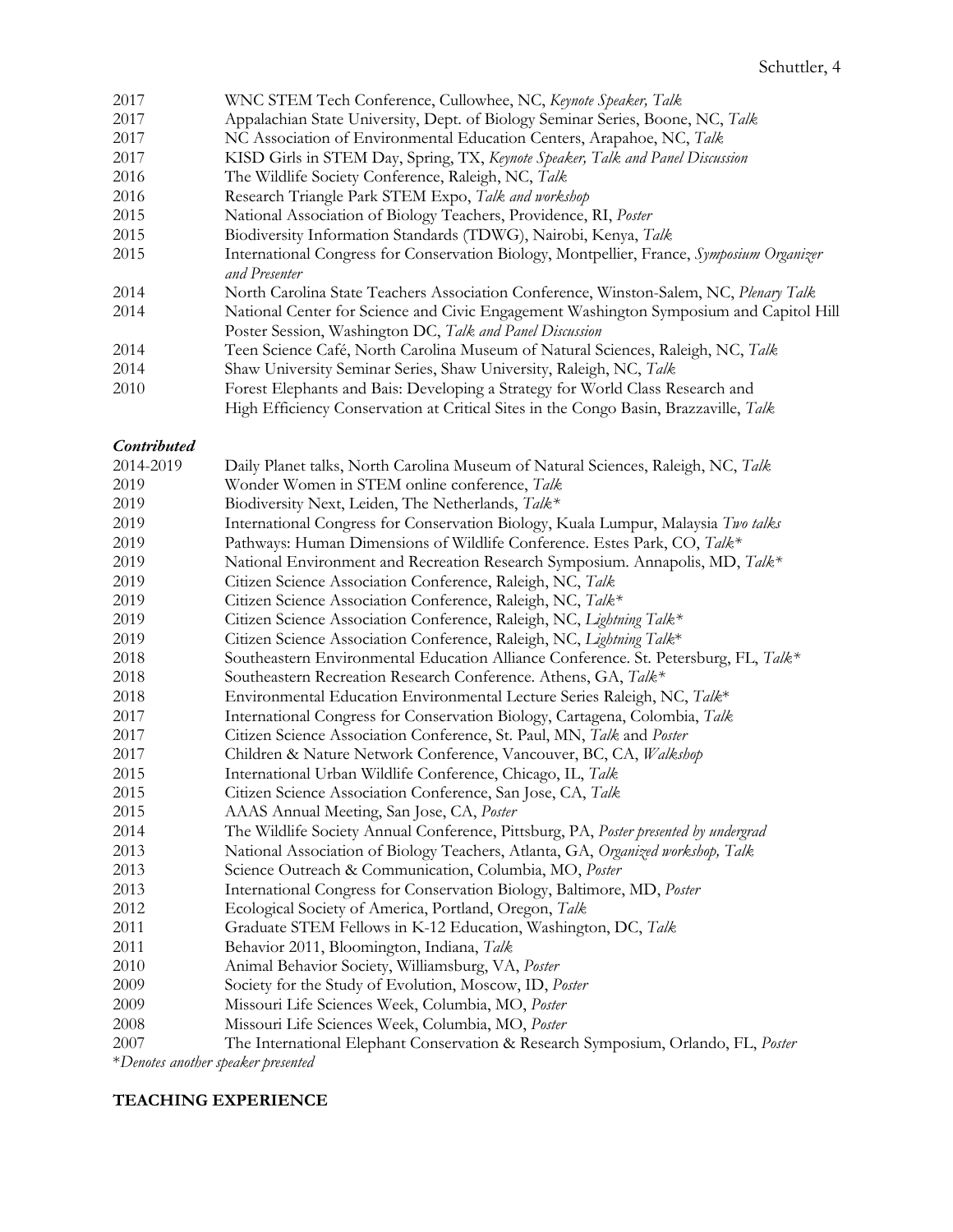| 2018      | <i>Invited Lecture</i> , Citizen Science: Demonstrating Discovery, Raleigh, NC      |
|-----------|-------------------------------------------------------------------------------------|
| 2017      | <b>Invited Lecture,</b> Mammalogy, Appalachian State University, Boone, NC          |
| 2014      | <b>Invited Lecture</b> , Mammalogy, NC State University, Raleigh, NC                |
| 2013      | Lecturer, F&W/BIO 3660: Mammalogy, MU                                               |
| 2012      | Invited Lecture, Central Methodist University, Lafayette, MO                        |
| 2010-2011 | Graduate Teaching Assistant, BIO 1020: General Biology Laboratory (non-majors), BIO |
|           | 3650: General Ecology Laboratory (writing intensive), MU                            |
| 2002      | <b>Undergraduate Teaching Assistant, GLY 310: Ecological Methods Laboratory</b>     |
|           | SUNY Buffalo                                                                        |

## **MENTORING**

| 2018-2019 | Kirsten Keleher, Behavioral responses of mammals towards a novel object across the urban-                                                        |
|-----------|--------------------------------------------------------------------------------------------------------------------------------------------------|
|           | wild gradient in Raleigh                                                                                                                         |
| 2018      | Katherine Pasfield, Maya Hardison, and Ava Cox, middle school students                                                                           |
| 2017-2018 | Claire Buisson, Kyra Pruitt, Austin Mueller, Behavioral responses of mammals towards a<br>novel object across the urban-wild gradient in Raleigh |
| 2014-2017 | Kenan Fellow Mentor, Lena Deskins (Sandy Ridge Visual and Performing Arts Elementary                                                             |
|           | School), Rachael Polmanteer (Wake Forest Middle School), Nicole Cesari (Ligon Middle                                                             |
|           | School), Cathy Belair (Valley Springs Middle School), Jordan Hohm (Broadview Middle                                                              |
|           | School), Denise Humphries (Chinquapin Elementary School), Kelsie Armentrout (Hilburn                                                             |
|           | Academy), David Glenn (Burgaw Middle School), Dayson Paison (Graham Middle School)                                                               |
| 2015-2016 | Rebecca Sears, co-author on "Kids can do global science: K-12 students around the world                                                          |
|           | collect valuable camera trap data for science, conservation, and community engagement."                                                          |
| 2015-2016 | Spencer Stone, co-author on "Are urban parks important for mammals? How species                                                                  |
|           | composition and richness of medium and large-sized mammals in an urban reserve                                                                   |
|           | compares to a large protected area in Suriname."                                                                                                 |
| 2014      | Summer Higdon, Deer vigilance in relation to hunting, hiking, and coyotes, presented poster                                                      |
|           | at The Wildlife Society conference                                                                                                               |
| 2011-2013 | GK-12 Mentor, grades 4-5, Two Mile Prairie and Cedar Ridge Elementary School                                                                     |
| 2009-2013 | University of Missouri: Sloane Everett, Dane Lund, Molly Miller, Jessica Philbrick, Susan                                                        |
|           | Schmoker, Jenna Kalleberg, Morgan Schmalz, Jenna Nelsen-McMichael, John Semlitsch                                                                |
|           | (Columbia Independent High School)                                                                                                               |
|           |                                                                                                                                                  |

# **SCIENCE WRITING and OUTREACH**

## *Blogs and Websites*

Fancy Scientist, http://stephanieschuttler.com Wildlife SNPits, http://wildlifesnpits.wordpress.com/author/stephanieschuttler/ eMammal, https://emammal.si.edu/search/node/schuttler African Wildlife Foundation, http://www.awf.org/blog/author/stephanie+schuttler

Reddit IAmA "Ask Me Anything" (AMA) event (August 2017), 11,000+ views, https://www.reddit.com/r/IAmA/comments/6t8nio/iama\_elephant\_scientist\_ama\_on\_world\_elephant\_da y/

## *Videos*

Featured biologist on *What on Earth* Season 4-6, Science Channel TEDx talk, *How Kids Can Save Wildlife*, https://www.youtube.com/watch?v=S8\_OYq6FsUA&t=163s *Students Around the Globe Collect Quality, Eye-opening Research Data on Mammals* (wrote and directed), https://www.youtube.com/watch?v=TEOgOQgsv1A&list=PLq0ykM1DSnlRwaJ\_1I1fHo2uamOQIxh-X&index=3 Exploring North Carolina, Things that Go Bump in the Night, UNC TV, PBS (starting at 11:40), https://www.pbs.org/video/things-that-go-bump-in-the-night-vhdybj/

*Coyote Finds Den of Red Fox Pups*,

https://www.youtube.com/watch?v=NqBrWMGtFLI&list=PLq0ykM1DSnlRwaJ\_1I1fHo2uamOQIxh-X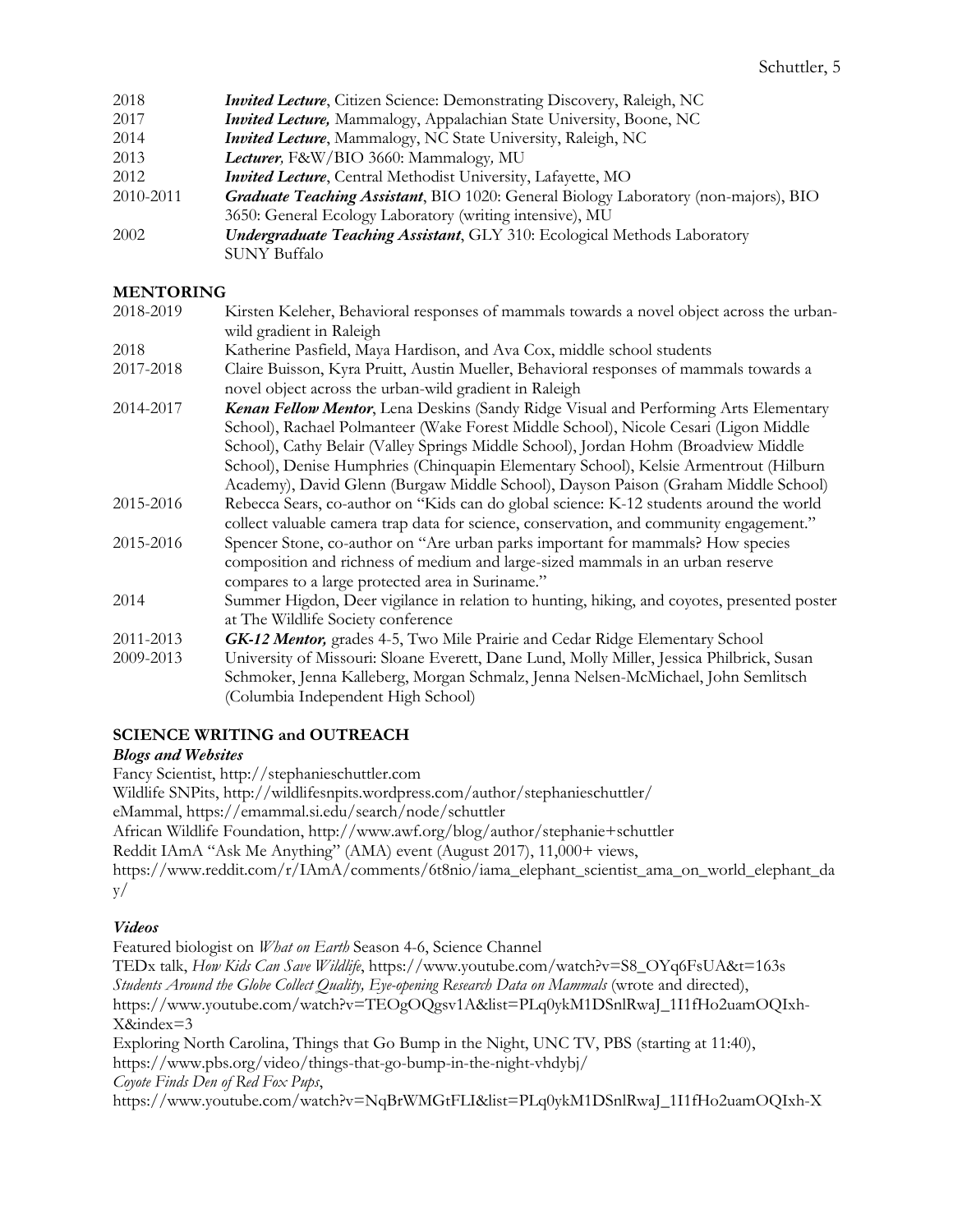Jason STEM learning, https://www.youtube.com/watch?v=8Rs060nwcvs *You won't believe what's eating this squirrel*, https://www.youtube.com/watch?time\_continue=4&v=w1titkMfHkk

## *In the Media*

- The day a tiger came to school and other wild animals caught on camera by kids, The Washington Post, https://www.washingtonpost.com/science/2018/12/17/day-tiger-came-school-other-wild-animalscaught-camera-by-kids/?utm\_term=.804ea628b2d8
- Kid Scientists Capture Rare Footage of Endangered Animals on Camera Traps, Motherboard https://motherboard.vice.com/en\_us/article/3k94ej/kid-scientists-capture-rare-footage-of-endangeredanimals-on-camera-traps
- When Maharashtra Students Caught Wild Animals Taking Over Their Schools, NDTV https://www.ndtv.com/india-news/students-in-india-and-elsewhere-catch-animals-taking-over-their schools-1965501
- Antibody Genie, The Instagram Influencer-Ome: 43 Science Instagrams You Need To Follow, http://www.antibodygenie.com/blog/the-instagram-influencerome-43-science-instagrams-you-need-tofollow/
- Interview, Fox 8, 'Citizen scientists' helping researchers learn about animals in NC, http://myfox8.com/2017/02/24/citizen-scientists-helping-researchers-learn-about-animals-in-nc/
- Interview, CBS North Carolina, NC officials need help getting 20,000+ photos of 'Candid Critters' http://wncn.com/2016/10/29/nc-officials-hope-to-get-20000-photos-of-candid-critters/
- Interview, Time Warner Cable News, Candid Critter Program to Track NC's Wildlife Over 3 Years http://www.twcnews.com/nc/triangle-sandhills/news/2016/10/26/candid-critter-program-to-tracknc-s-wildlife-over-3-years.html

Live interview, JASON Learning

https://www.jason.org/stephanie-schuttler-ecologist

- Podcast, The Walking Classroom Science Career Series,
	- http://www.thewalkingclassroom.org/our-program/podcast-partners/
- Video; Coyote Finds Den of Red Fox Puppies (nearly 500,000 views), https://www.youtube.com/watch?v=NqBrWMGtFLI
- NC State News, The Night of the Elephants: Adventures of a Scientist in the Field, http://news.ncsu.edu/2014/09/elephants-stephanie-schuttler/
- Mongabay Kids, Inside the Forest Elephant Social Network,

```
http://kids.mongabay.com/facts/2014/07/28/inside-the-forest-elephant-social-network/
```
- The Dodo, 64 (And Counting!) Conservationists You Should be Following on Twitter Right Now, https://www.thedodo.com/64-conservationists-you-should-621196654.html
- The Conversation, Scientists at Work: Blood, Sweat, Tears and Elephant Dung, https://theconversation.com/scientists-at-work-blood-sweat-tears-and-elephant-dung-23800
- James Borrell, Women in Conservation (and on Twitter), http://www.jamesborrell.com/womenconservation-twitter/

James Borrell, Top 100 Conservation Twitter Accounts to Follow in 2014, http://www.jamesborrell.com/top-100-conservation-twitter-accounts-to-follow-in-2014/

## *General Audience Publications*

**Schuttler, S. G.** How Do You Handle the Elephant in the Room? BBC Wildlife*.* April 11, 2019. p. 103. Costello, R., W. J. McShea, T. D. Forrester, A. W. Parsons, **S. G. Schuttler**, M. C. Baker-Whatton, and R. Kays. Feb 2017. Citizen Science and Biophilic Cities, The Great Experiment. *Biophilic Cities* Vol.1 (1), 22-27. **Schuttler, S. G.** When More Science Isn't Better, A*ustralian Deer.* **14**. November-December 2016. **Schuttler, S. G.** 2016. Kids trap animals on camera for conservation, *The News & Observer*. **Schuttler, S. G.** 2014. Inside NC Science: Is your cat on the prowl? *The Charlotte Observer*. **Schuttler, S. G.** 2013. Educational outreach in small and fragmented natural areas. The Glade **15**: 4-6**. Manka, S. G.** and K. Klymus. 2009. BioBlitz brings nature and community together. *The Glade* **12**: 7-9.

# **PROFESSIONAL SERVICE**